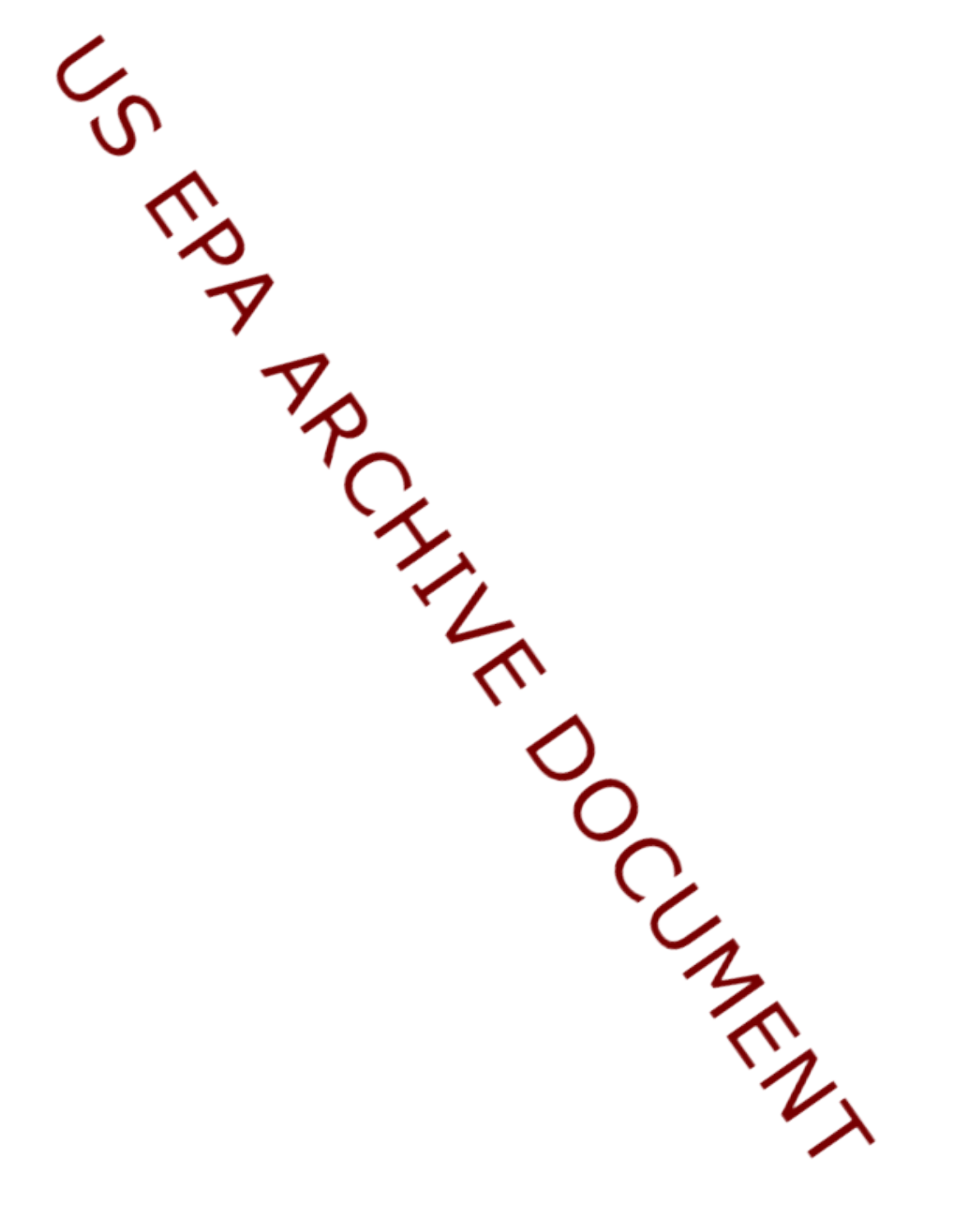# **Consumer Factsheet on: BENZENE**

# [List of Contaminants](http://www.epa.gov/safewater/hfacts.html)

 As part of the Drinking Water and Health pages, this fact sheet is part of a larger publication: **National Primary Drinking Water Regulations** 

 States Environmental Protection Agency (EPA). This is a factsheet about a chemical that may be found in some public or private drinking water supplies. It may cause health problems if found in amounts greater than the health standard set by the United

## **What is Benzene and how is it used?**

 building block for making plastics, rubber, resins and synthetic fabrics like nylon and polyester. Other Benzene is a clear, colorless aromatic liquid. It is highly flammable. The greatest use of benzene is as a uses include: as a solvent in printing, paints, dry cleaning, etc.

 The list of trade names given below may help you find out whether you are using this chemical at home or work.

# **Trade Names and Synonyms:**

Benzol 90 Pyrobenzol Polystream Coal naphtha Phene

## **Why is Benzene being Regulated?**

 based solely on possible health risks and exposure, are called Maximum Contaminant Level Goals. In 1974, Congress passed the Safe Drinking Water Act. This law requires EPA to determine safe levels of chemicals in drinking water which do or may cause health problems. These non-enforceable levels,

 cause any of the health effects described below. The MCLG for benzene has been set at zero because EPA believes this level of protection would not

 Based on this MCLG, EPA has set an enforceable standard called a Maximum Contaminant Level (MCL). MCLs are set as close to the MCLGs as possible, considering the ability of public water systems to detect and remove contaminants using suitable treatment technologies.

 contaminant should it occur in drinking water. The MCL has been set at 5 parts per billion (ppb) because EPA believes, given present technology and resources, this is the lowest level to which water systems can reasonably be required to remove this

 National Primary Drinking Water Regulations. All community water supplies must abide by these These drinking water standards and the regulations for ensuring these standards are met, are called regulations.

# **What are the Health Effects?**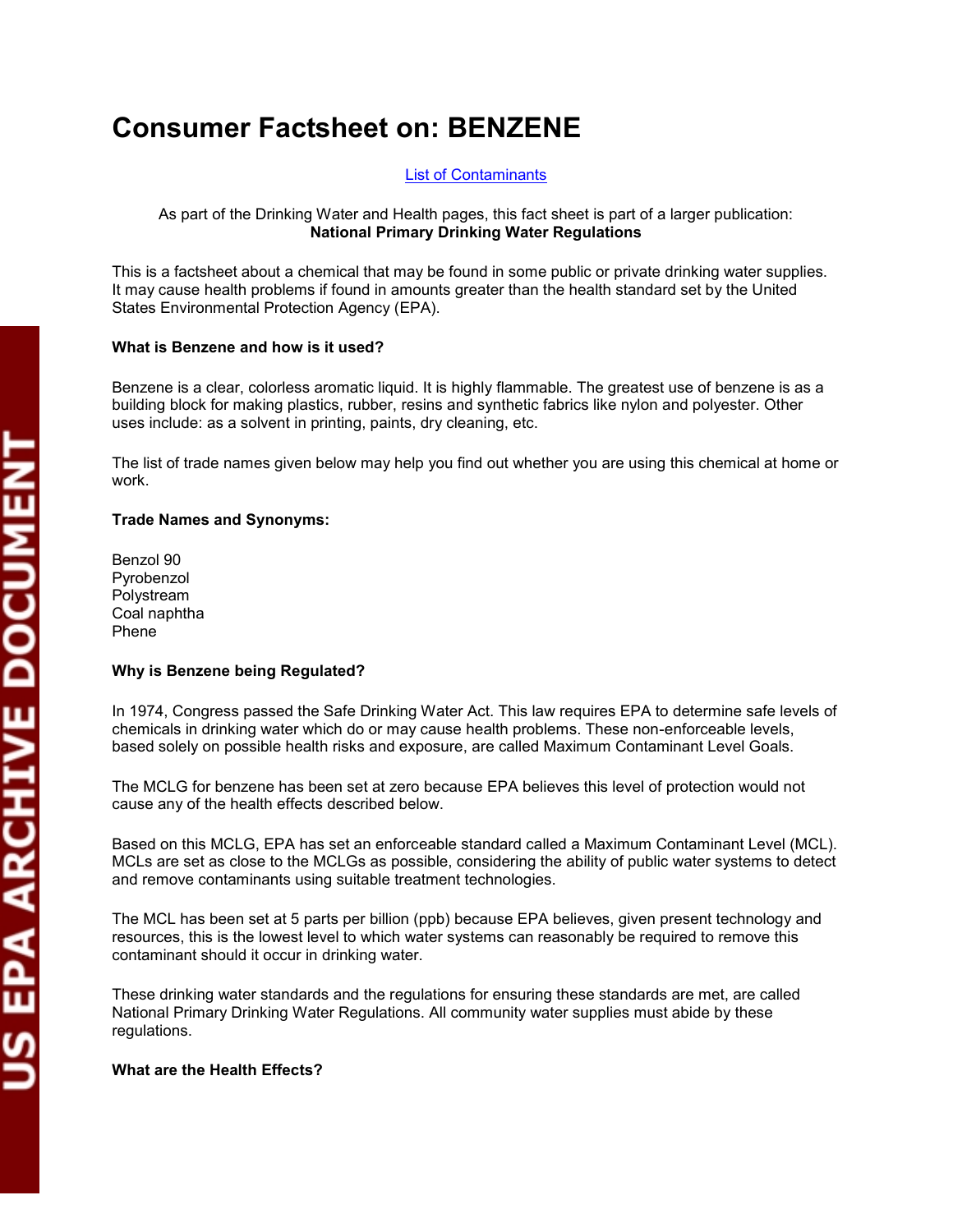Short-term: EPA has found benzene to potentially cause the following health effects when people are exposed to it at levels above the MCL for relatively short periods of time: temporary nervous system disorders, immune system depression, anemia.

Long-term: Benzene has the potential to cause the following effects from a lifetime exposure at levels above the MCL: chromosome aberrations, cancer.

## **How much Benzene is produced and released to the environment?**

Production of benzene has increased: from about 9.9 billion lbs. in 1984 to over 12 billion lbs. in 1993.

 Benzene is released to air primarily from fumes and exhaust connected with its use in gasoline. Other sources are fumes from its production and use in manufacturing other chemicals. In addition, there are discharges into water from industrial effluents and losses during spills.

From 1987 to 1992, according to the Toxics Release Inventory, releases of benzene to water and land totalled over 2 million lbs. These releases were primarily from petroleum refining industries, with the greatest releases occurring in Texas.

## **What happens to Benzene when it is released to the environment?**

 If benzene is released to soil, it will either evaporate very quickly or leach to groundwater. It can be broken down by some soil microbes. It may also be degraded in some ground waters. If benzene is released to surface water, most of it should evaporate within a few hours. Though it does not degrade by reacting with water, it may be degraded by microbes. It is not likely to accumulate in aquatic organisms.

## **How will Benzene be Detected in and Removed from My Drinking Water?**

 The regulation for benzene became effective in 1989. Between 1993 and 1995, EPA required your water supplier to collect water samples every 3 months for one year and analyze them to find out if benzene is present above 0.5 ppb. If it is present above this level, the system must continue to monitor the benzene levels.

 Packed Tower Aeration. If contaminant levels are found to be consistently above the MCL, your water supplier must take steps to reduce the amount of benzene so that it is consistently below that level. The following treatment methods have been approved by EPA for removing benzene: Granular activated charcoal in combination with

## **How will I know if Benzene is in my drinking water?**

 If the levels of benzene exceed the MCL, 5 ppb, the system must notify the public via newspapers, radio, required to prevent serious risks to public health. TV and other means. Additional actions, such as providing alternative drinking water supplies, may be

## **Drinking Water Standards:**

Mclg: zero<br>Mcl: 5 ppb Mcl: 5 ppb

## **Benzene Releases to Water and Land, 1987 to 1993 (in pounds):**